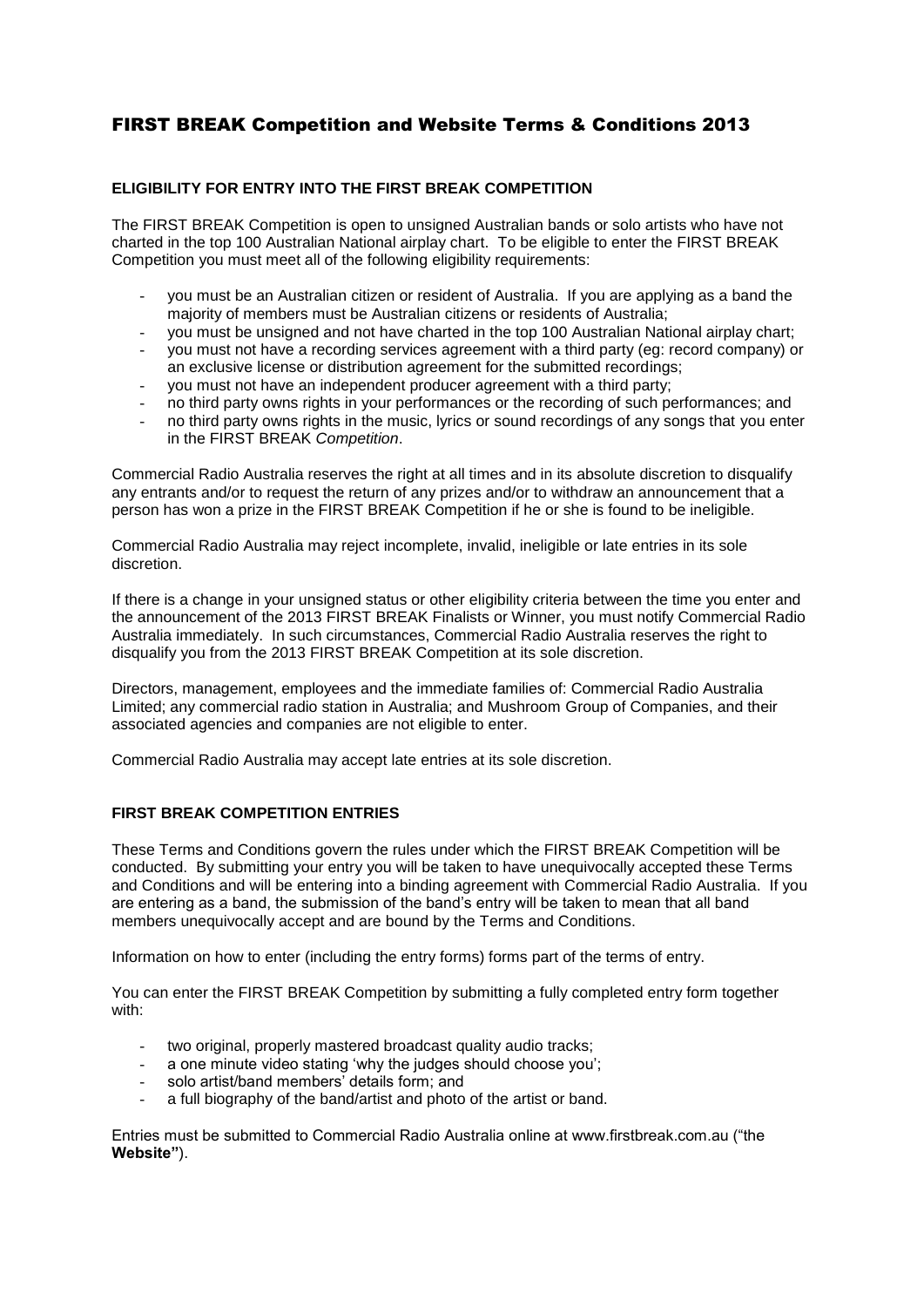Entry details, videos, tracks and any other materials forming part of your entry become and remain the property of Commercial Radio Australia and will not be returned to you.

You may only submit one entry to the 2013 FIRST BREAK Competition.

The FIRST BREAK Competition commences on 9 August 2013.

All entries are deemed to be received, at the time of receipt into the Commercial Radio Australia's database and not at time of transmission by the solo artist/band.

Commercial Radio Australia does not guarantee that it will publish or communicate any entry on the Website or elsewhere.

Commercial Radio Australia may extend the time for or terminate the FIRST BREAK Competition at any time and for any reason in its sole discretion. In the event of termination, Commercial Radio Australia may elect not to award any prize in respect of the terminated FIRST BREAK Competition.

The FIRST BREAK Competition rules (including these Terms and Conditions) may be varied by Commercial Radio Australia at any time. Commercial Radio Australia accepts no responsibility for and will not be liable because of any reliance placed on the FIRST BREAK Competition rules before they were varied.

#### **MEDIA AND PROMOTIONAL ACTIVITIES**

By participating in the FIRST BREAK Competition, you agree to participate in any media or promotional activities selected by Commercial Radio Australia in its absolute discretion (including participating in a sound recording, photograph, video, or film session, and the broadcasting or transmission by any means of any of the foregoing) and in such activities you agree to:

- express a positive view of Commercial Radio Australia, the operations of Commercial Radio Australia, the Mushroom Group of Companies and the FIRST BREAK Competition (including your participation in the FIRST BREAK Competition); and
- refrain from expressing a negative or disparaging view of Commercial Radio Australia, the operations of Commercial Radio Australia, the Mushroom Group of Companies and the FIRST BREAK Competition (including your participation in the FIRST BREAK Competition).

By entering the FIRST BREAK Competition, you agree that Commercial Radio Australia and any party authorised by Commercial Radio Australia may in perpetuity record, broadcast, transmit and publish in any format (including but not limited to written, audio, visual, digital and electronic formats) any aspect of the FIRST BREAK Competition, including:

- your name and personal details;
- your participation in the FIRST BREAK Competition;
- your entry in the FIRST BREAK Competition;
- the process by which you were selected by Commercial Radio Australia as a finalist or winner;
- photographs, video, audio recordings or film footage related to the FIRST BREAK Competition;
- any promotional activities undertaken with respect to the FIRST BREAK Competition; and
- any other activities pursuant to or in connection with the FIRST BREAK Competition.

### **JUDGING OF THE FIRST BREAK COMPETITION**

The judging panel will be selected by Commercial Radio Australia in its sole discretion and will be made up of music and program directors from Australian commercial radio stations, members of the Media and Executives from the Mushroom Group of Companies.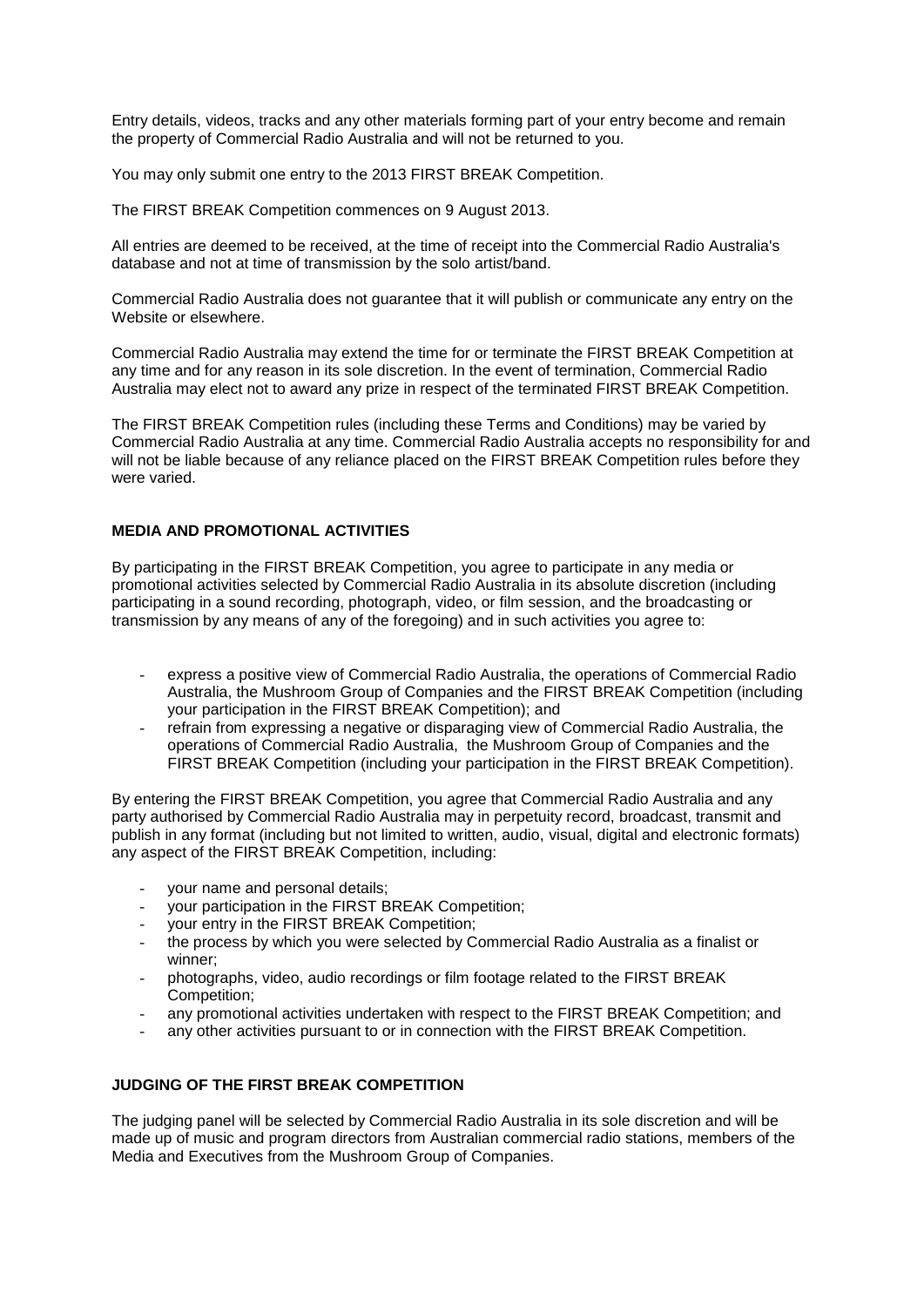The decisions of the judges at all times will be final and no correspondence will be entered into. In the event that a winning entry becomes ineligible, the judges reserve the right to conduct further judging as necessary to find a Winner.

# **PRIZES**

The judges will in their sole discretion choose a minimum of five overall finalists ("**Finalists**").

Finalists must sign a Finalist's Agreement in the form annexed before proceeding to the next stage of the Competition. If an entrant refuses to sign a Finalist's Agreement, Commercial Radio Australia may disqualify the entrant at its sole discretion and may chose another Finalist.

The Finalists may be required to attend an exclusive FIRST BREAK performance in Sydney.

The judges will in their sole discretion choose an overall winner ("**Winner**"). The Winner will be chosen by the judges at their sole discretion and no correspondence will be entered into.

The Winner must sign a Winner's Agreement in the form annexed. If an entrant refuses to sign the Winner's Agreement, Commercial Radio Australia may disqualify it at its sole discretion and may chose another Winner from the Finalists.

The Winner will be notified in December 2013.

The Winner will receive 6 weeks airplay for each of its first and second singles on the following commercial radio networks - Australian Radio Network, DMG Radio Australia, Southern Cross Austereo, Prime Radio, Grant Broadcasters, ACE Radio Broadcasters and Super Network ("**Participating Networks**") – valued at approximately \$2 million. This is 12 weeks of airplay in total at times and on days selected in the discretion of the Participating Networks.

The Winner will receive commercial support, valued at approximately \$250,000 in total, across 12 months from the Participating Networks, including commercial support for its first and second singles, touring and album release.

The Winner will receive a digital distribution deal with Liberation Music Pty Ltd ( a Mushroom Group company) which includes:

- digital release of two of the winner/s singles via ITunes, Nokia, Big Pond, Spotify, JB HiFi Online, Rdio, GetMusic, Bandit, Guvera and the Telcos via MIA; and
- submission of the winning single to ARIA & AIR for inclusion in the singles chart survey.

The Winner will also receive:

- artwork for two single covers:
- music video production for two singles:
- marketing, promotion and publicity; and
- tour support (production & accommodation)

(with such budgets to be determine by Commercial Radio Australia and Liberation Music Pty Ltd)

If, in the course of the FIRST BREAK Competition, Commercial Radio Australia is repeatedly unable to contact you, it may disqualify you from the FIRST BREAK Competition and (if a prize has been awarded) may award the prize to another entrant.

It is a condition of the FIRST BREAK Competition that the person claiming the prize:

- is eligible to enter the FIRST BREAK Competition;
- is announced by Commercial Radio Australia as the Winner of that prize by radio broadcast, advertisement, website or through any other means; and
- has complied with these Terms and Conditions and with any request made by Commercial Radio Australia under the FIRST BREAK Competition rules.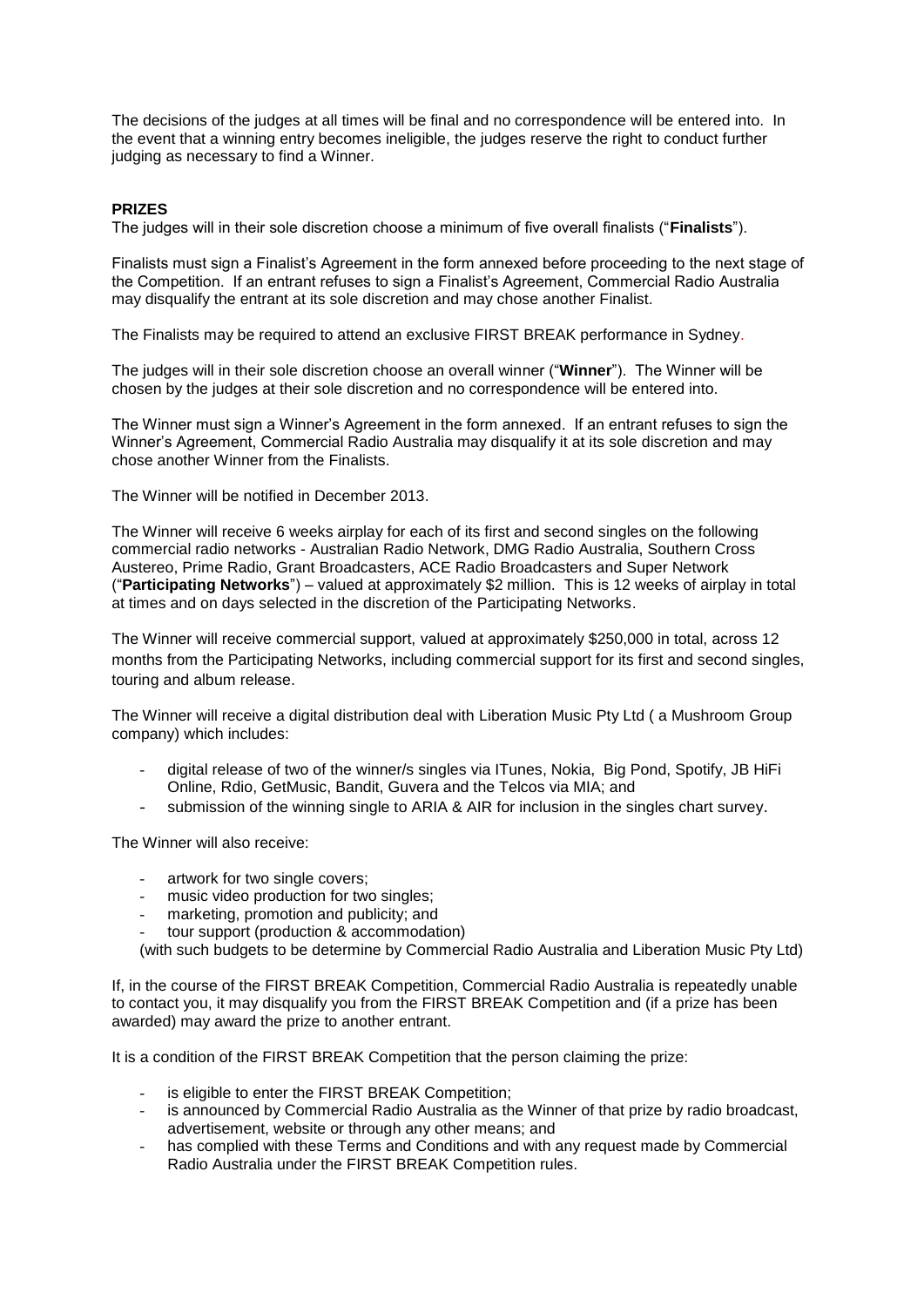If requested to do so by Commercial Radio Australia, you must, before receiving any prize;

- sign a copy of these Terms and Conditions (although these Terms and Conditions are binding whether or not Commercial Radio Australia asks you to sign them);
- obtain and provide to Commercial Radio Australia all the necessary legal clearances to enable it to;
	- upload and stream or in any other way reproduce and communicate to the public the audio tracks supplied by you;
	- make an audiovisual recording of your performances at the 2013 FIRST BREAK Showcase and Australian Commercial Radio Awards;
- execute a Finalist and/or Winner's Agreement in the form prescribed by Commercial Radio Australia; and
- if requested to do so, execute a release and indemnity in the form prescribed by Commercial Radio Australia releasing and indemnifying Commercial Radio Australia in respect of any liability of Commercial Radio Australia in connection with the FIRST BREAK Competition under which you have won the prize and any liability in connection with the acceptance, use and enjoyment of the prize.

If the Finalist and/or Winner of a prize is a minor (ie under the age of 18 years) on the date he or she wishes to collect the prize, that person must be accompanied by a parent or guardian. Eligible entrants under the age of 18 years old must have parental/guardian approval to enter and further, the parent/guardian of the eligible entrant must read and consent to these Terms and Conditions. Parents/guardians may be required by the Commercial Radio Australia to enter into further agreements as set out above on behalf of the minor.

Prizes will be awarded at the sole discretion of Commercial Radio Australia.

Any prizes won in the FIRST BREAK Competition are not transferable and are not redeemable for cash. In applicable cases, the prize must be used on the dates specified and in the manner directed by Commercial Radio Australia.

All prizes are accepted entirely at your own risk, and Commercial Radio Australia excludes all warranties in connection with any prize (including representations as to merchantability and fitness for purposes) to the extent permitted by law.

If a specified prize becomes unavailable, Commercial Radio Australia may substitute a replacement prize in its absolute discretion.

Prizes only include the provision of items expressly listed as being included in the prize. You will be responsible for meeting all costs and expenses, including all travel and accommodation expenses, incurred as a result of a prize being awarded or received or in any other way related to the FIRST BREAK Competition.

If you win a prize in a FIRST BREAK Competition, you are responsible for any and all taxes payable as a result of a prize being awarded or received.

You acknowledge that the provision of the prizes is the responsibility of third parties and not Commercial Radio Australia. You agree that Commercial Radio Australia accepts no responsibility or liability for any delay or failure by a third party to deliver a prize or meet any of its obligations in these Terms and Conditions or otherwise.

# **RIGHTS YOU ARE GIVING TO COMMERCIAL RADIO AUSTRALIA**

Commercial Radio Australia may choose (in its sole discretion) to communicate FIRST BREAK entries to members of the public through any means, which may include (though are not limited to) publication on its website www.firstbreak.com.au, [does it include the Website of any of the Participating Networks?], performance in public for purposes connected to the FIRST BREAK Competition (including at the 2013 FIRST BREAK showcase), and the making of an audio-visual recording.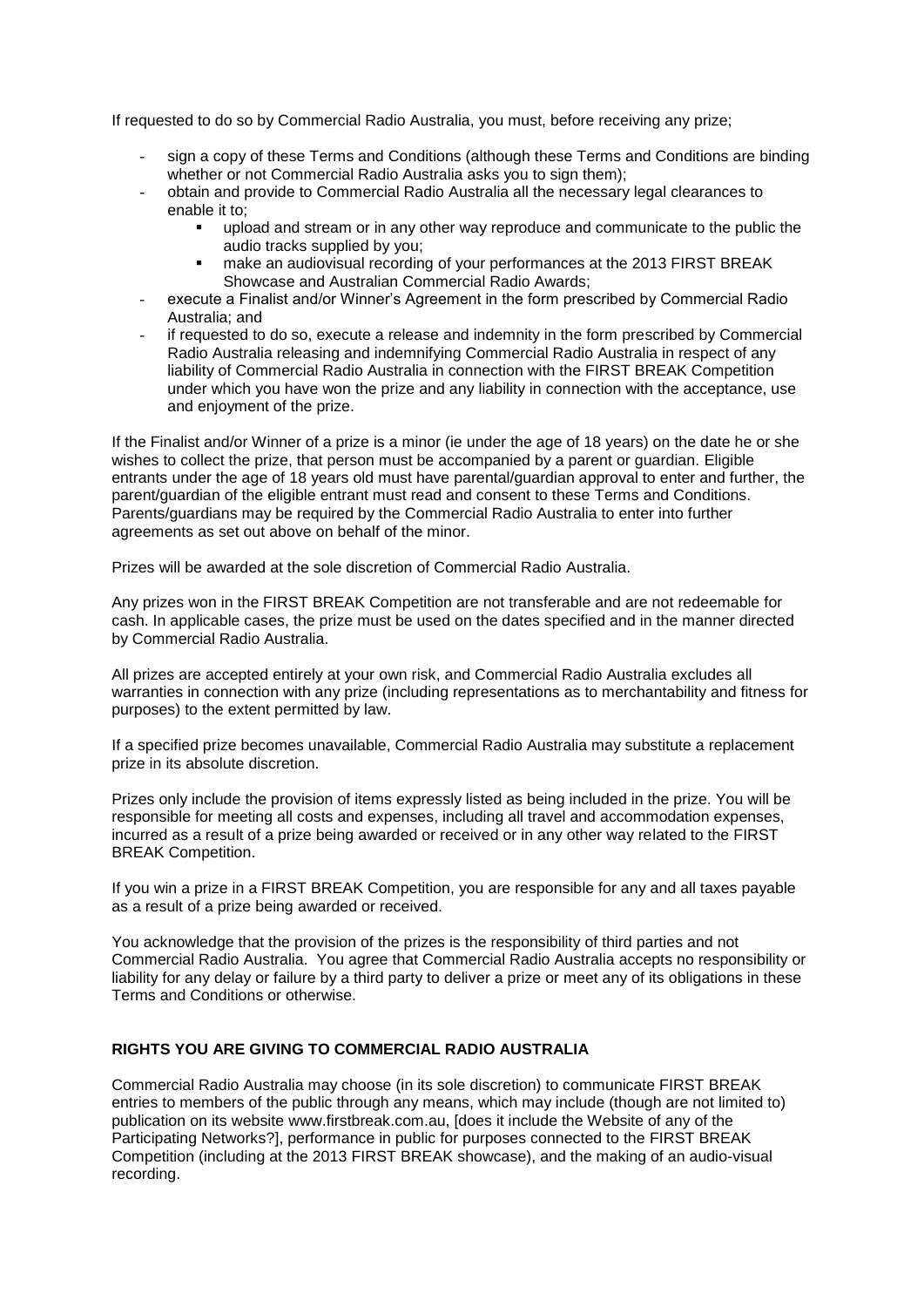By submitting your entry in the FIRST BREAK Competition, (entry content including but not limited to music, lyrics, logos and photographs), you grant Commercial Radio Australia a perpetual, royalty-free and non-exclusive license to:

- communicate or otherwise make your entry available to the public from the Website or from any other source related to this or future FIRST BREAK competitions;
- otherwise reproduce, publish, communicate, perform or use your entry for purposes related to this or future FIRST BREAK competitions; and
- make an audiovisual recording embodying your entry and to make copies of that recording and to distribute those copies to members of the public for purposes related to this or future FIRST BREAK competitions.

By submitting audio tracks as part of your entry to the FIRST BREAK Competition you will be giving Commercial Radio Australia a perpetual, non-exclusive, royalty-free licence to communicate, publish, broadcast or otherwise make those tracks available to the public from the Website or from any other source.

This licence from you includes the right for Commercial Radio Australia to reproduce your audio tracks as may be necessary to perform the rights you have licensed to us. Commercial Radio Australia will not pay you for the reproduction, broadcast, communication or publication of these tracks.

# **YOUR PROMISES TO COMMERCIAL RADIO AUSTRALIA**

In addition to submitting your entry into the FIRST BREAK Competition, you make the following legally binding promises to Commercial Radio Australia:

- that you have all the necessary rights to submit your entry into the FIRST BREAK Competition and to grant us the right to publish, communicate or perform your entry as set out in these Terms and Conditions;
- that if you are applying as a band, all members have consented to the entry and have read and agreed to the Terms and Conditions;
- that our use of your entry for the purposes of the FIRST BREAK Competition and related purposes, including making your entry available for public access from the Website will not infringe any third party's intellectual property rights or any other proprietary rights;
- that your entry does not contain any content that is defamatory or that contravenes any applicable Australian law including but not limited to the Copyright Act 1968, the Competition and Consumer Act 2010 or similar fair trading laws, the provisions in the *Broadcasting Services Act 1992* in relation to 'prohibited content' or 'potential prohibited content' on the Internet, laws relating to consumer protection, unfair competition, criminal law or antidiscrimination laws;
- that any information you submit as part of or related to your entry is current and accurate and not in any way fraudulent, false or misleading; and
- that any information that you submit via the Website does not contain any viruses or other malicious computer programs that may damage, modify or delete any of the information on the Website or affect the proper operation of the Website.

# **YOUR INDEMNITY AND RELEASE**

You agree to release, indemnify and hold harmless Commercial Radio Australia, our officers, directors, employees, agents, prize supplier and contractors from and against all direct and indirect losses, damages, costs, expenses and claims (whether foreseeable or not) which may be suffered or incurred by you as a result of or in connection with your use of the Website, your entry in the FIRST BREAK Competition, your acceptance of any prizes awarded in the FIRST BREAK Competition and/or your use of Commercial Radio Australia's services.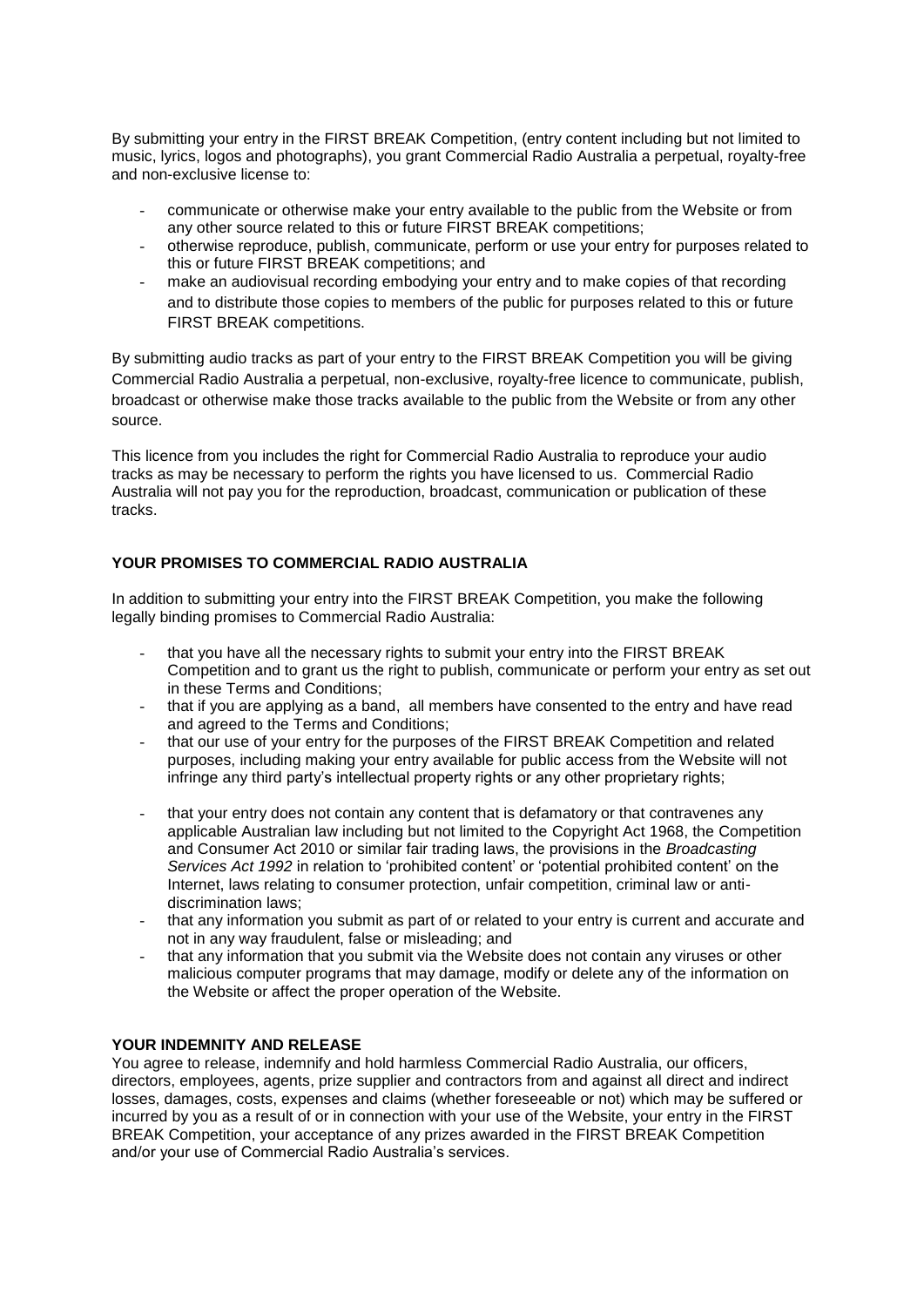You agree to indemnify Commercial Radio Australia and prize suppliers, including but not limited to Liberation Music Pty Ltd, for all direct and indirect losses, damages, costs, expenses and claims (whether foreseeable or not) which may be suffered or incurred by Commercial Radio Australia or its prize supplier as a result of or in connection with your entry in the FIRST BREAK Competition (including, but not limited to, third party claims for infringement of intellectual property rights).

Any costs associated with entering the FIRST BREAK Competition or claiming prizes are the responsibility of the entrant.

### **GENERAL**

Nothing in these Terms and Conditions is intended to or will be construed as creating a relationship of employer and employee, principal and agent, joint venture or partnership between you and Commercial Radio Australia.

To the extent permitted by law, Commercial Radio Australia will not be liable to you in any circumstances for any loss or damage (whether direct, indirect or consequential) suffered by you or any other person due to your use of the Website, your entry in the FIRST BREAK Competition, your acceptance of any prizes, or your use of our services, regardless of whether such loss or damage arises from any act or omission (including negligence) of Commercial Radio Australia, its directors, employees, agents or contractors.

If any part of these Terms and Conditions is held to be invalid or unenforceable, that part only shall be amended or severed to the extent of any invalidity without affecting the validity of the remaining provisions.

The Website is operated from New South Wales, Australia. These Terms and Conditions are governed by the laws of New South Wales and by using the Website you irrevocably submit to the non-exclusive jurisdiction of the courts of New South Wales.

Commercial Radio Australia is not responsible for lost, interrupted communications or unavailable network server or other connections, failed telephone, mid-delivery or computer transmissions or other errors of any kind, whether human, mechanical or electronic. Commercial Radio Australia assumes no responsibility for any error, defect, delay, theft or unauthorised access to or alteration of entries.

Subject to any written directions given under the applicable law, if, for any reason, the competition is not capable of operating as planned, including infection by computer viruses, tampering, unauthorised intervention, fraud or any other causes beyond the control of Commercial Radio Australia which corrupts or affects the administration, security, fairness, or proper conduct of the competition, then Commercial Radio Australia reserves the right, at its sole discretion, to cancel, terminate, modify or suspend this competition.

Commercial Radio Australia collects personal information from entrants in order to conduct the Competition and may, for this purpose, disclose such information to third parties, including but not limited to agents, contractors, service providers, prize suppliers and, as required, to Australian regulatory authorities.

By entering this Competition you agree to Commercial Radio Australia's use of your personal information as described in Commercial Radio Australia's Privacy Policy [\(www.commercialradio.com.au\)](http://www.commercialradio.com.au/). All entries become the property of Commercial Radio Australia and your name may be included on a database.

#### **USE OF www.firstbreak.com.au ("the Website")**

All rights relating to Website materials that are not expressly granted under these Terms and Conditions are reserved by Commercial Radio Australia.